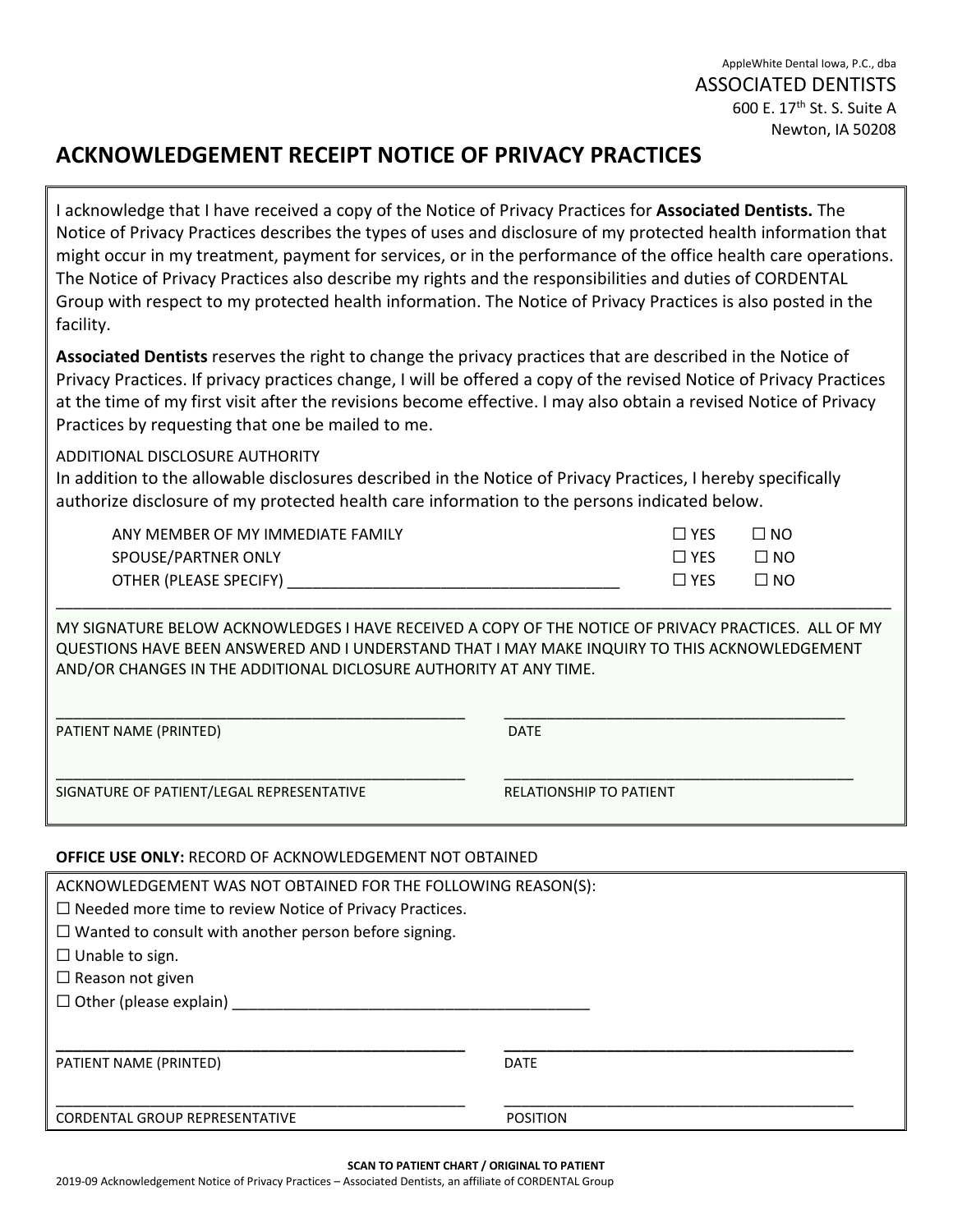# **NOTICE OF PRIVACY PRACTICES**

THIS NOTICE DESCRIBES HOW HEALTH INFORMATION ABOUT YOU MAY BE USED AND DISCLOSED, AND HOW YOU CAN GET ACCESS TO THIS INFORMATION. PLEASE REVIEW IT CAREFULLY.

We are committed to protecting the confidentiality of your health information. We are required by law to maintain the privacy of your health information and provide you this Notice describing our legal duties and privacy practices.

This Notice of Privacy Practices describes how we will use and disclose protected information and data that we receive or create related to your healthcare. This notice also describes the rights you have concerning your own health information. We must, follow the obligations described in this notice and are required by law to notify you following a breach of privacy of your health information.

## **HOW WE MAY USE AND DISCLOSE YOUR HEALTH INFORMATION**

Patient information will be kept confidential except as is necessary to provide services or to ensure that all administrative matters related to your care are handled appropriately, as discussed below. Patient records will not be available to persons other than CORDENTAL Group employees. We will not use or disclose your health information without your authorization, except in the following situations:

*Treatment:* We will use and disclose your health information while providing, coordinating or managing your health care. We may also disclose your health information to other who need that information to treat you, such as dentists, hygienists, specialists or other providers or facilities involved in your care. We may also use and disclose your health information to contact you to provide treatment-related services, such as treatment options or alternatives or to tell you about other health-related benefits and services that may be of interest to you.

*Payment:* We may use and disclose your health information to obtain or provide compensation or reimbursement for providing your health care. For example, we may send a bill to you or to your health plan. Your health plan or health insurance company may ask to see parts of your health information before they will pay us for your treatment.

*Health Care Operations:* We may use your information to run our organization, improve your care and contact you when necessary.

*Notification of Family and Others Involved in Your Care:* Unless you object, we may disclose your health information to a family member or personal representative who is involved in your healthcare, or to someone who helps to pay for your care. If a person has legal authority to make health care decisions for you, we will treat that representative the same way we would treat you with respect to your health information

*Payment:* We may use and disclose your health information to insurers and health plans to get paid for the treatment and services we provided to you. E.g., your health insurance company may ask to see parts of your health information before they will pay us for your treatment.

*Business Associates:* We may disclose your health information to our third-party service providers ("Business Associates") that perform functions on our behalf or provide us with services if the information is necessary for such functions or services. All Business Associates ore obligated, under contract, to properly safeguard health information and are not allowed to use or disclose any information other than as specified in our contract.

*Required by Law:* Federal, state or local laws sometimes require us to disclose patients' health information. For instance, we are required to disclose patient health information to the U.S. Department of Health and Human Services so that it can investigate complaints or determine our compliance with federal laws governing the privacy of health information. We also are required to give information to Worker's Compensation Programs for work-related injuries.

*Public Health Activities*: We may report certain health information for public health purposes. For instance, we may need to report adverse reactions to medications or medical products to the U.S. Food and Drug Administration.

*Public Safety:* We may disclose health information for public safety purposed in limited circumstances. We may disclose health information to law enforcement officials in response to a search warrant or a grand jury subpoena. We also may disclose health information for other law enforcement purposes as permitted by law.

*Health Oversight Activities:* We may disclose health information to a government agency that oversees our company or its personnel to allow the agency to provide appropriate oversight of the health care system, government benefit programs, and civil rights laws.

*Coroners, Medical Examiners, and Funeral Directors*: We may disclose information concerning deceased patients to coroners, medical examiners, and funeral directors to assist them in carrying out their duties.

*Military, Veterans, National Security and Other Government Purposes*: If you are a member of the armed forces, we may release your health information as required by military command authorities or to the Department of Veterans Affairs. We may also disclose health information to federal officers for intelligence and national security purposes or for presidential protective services.

*Judicial Proceedings*: We may disclose health information if ordered to do so by a court or if a subpoena or search warrant is served.

*Marketing/Sale of Information*: We will never sell your information or share your information for marketing purposes unless you give us written permission. If we contact you for any fundraising efforts, you can ask that we not contact you again.

*Psychotherapy Notes:* We will obtain your prior authorization for most uses and disclosures of psychotherapy notes, except for those uses and disclosures expressly permitted under law.